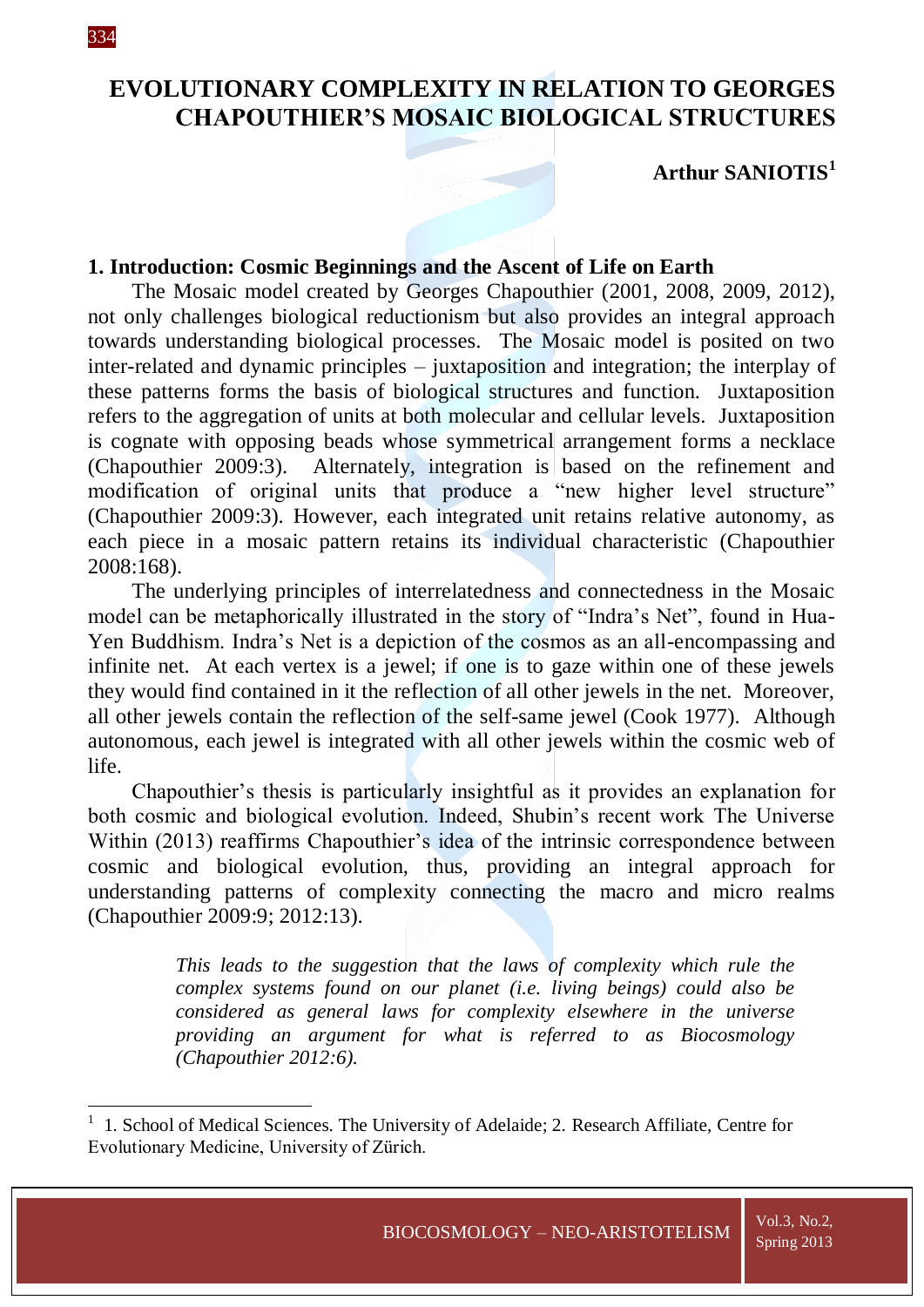In relation to life processes, Chapouthier explains that the component parts of organisms, are both inter-dependent and autonomous. This is particularly insightful since western science until recently has tended to overlook both the structural and organisational interdependency within organisms and ecological systems. It was Gregory Bateson (1971, 2002) and leading systems theorists (Bertalanffy 1950, 1974; Laszlo 1969, 1996; Maturama & Varela 1980, 1987) who challenged the prevailing reductionist paradigm of modern biological science. For example, Bateson maintained that *Mind* – (the way in which life systems are constituted by interconnected networks of communication) is an immanent principle of nature. Consequently, the processes of *Mind* in nature produce and regulate the flow of biofeedback information within organisms, and between organisms and their corresponding biomes (Bateson 2002). Similarly, Maturama and Varela (1980:79), argue that the properties of life systems are autopoietic  $-$  that is, they are selforganising and self-regulating; constituted by a "network of processes of production" in order to maintain homeostasis. Bio-feedback loops in inherent in all aupoietic systems, albeit inter-dependent, function as a unity.

The cosmic blueprint of the Mosaic model can be found at the earliest stages of the universe, with the formation of atoms from sub-atomic particles approximately 300,000 years after the Big Bang, and their consequential amalgamation into matter. From the principal element hydrogen, other elements arose which created greater complexity in the universe. In an Aristotelian sense, the early universe was fecund with creativity, from which it realised its potentiality via complexity.

In principle, elements of Chapouthier's model of increasing complexity are synonymous with Ervin Laszlo's notion of 'coherency' – the propensity for particles to amalgamate and function as a unity. Coherence is the *raison de etres* for the existence of physical, biological and social systems – constituting the integument of cosmic evolution. "An amazing form and level of coherence characterizes nearly everything in the universe, from the largest structures of the cosmos to the smallest particles of the microworld… Coherence is a precondition of life itself" (Laszlo 2006:7).

Here on earth, life had emerged only several hundred million years after the formation of the planet. While there is no scientific consensus to explain why and how life arose from the primeval earth, the emergence of life manifested higher order complexity. The bio-chemistry of the first DNA was connected with the preceding ten billion years of cosmic events. Indeed, the evolution of life from prokaryotes to eukaryotes, a transition referred to as endosymbiosis during the Paleoproterozoic period characterises the processes of the Mosaic model. Endosymbiosis increased complexity, whereby host (primitive eukaryotic cell) and symbiont (prokaryotic ancestors of mitochrondria and cyanobacteria) eventually became integrated after approximately one billion years of co-evolution (Gould et al 2008; Margulis 1970, 1992). It is hypothesised that the protorezoic transition was vital in order for protorezoa to live in an oxygen rich environment.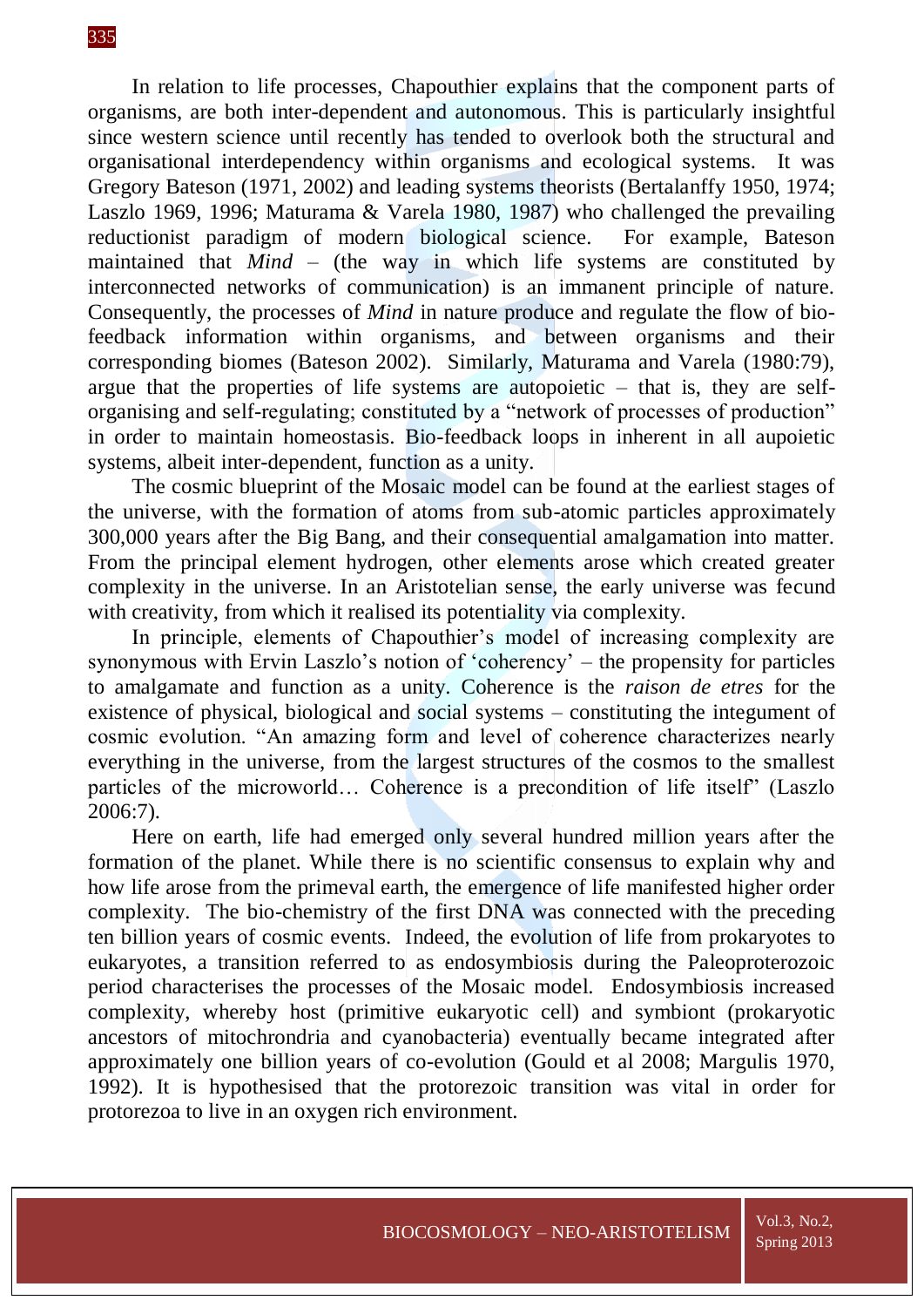#### **2. Mosaic Model and Human Brain Regulation**

Chapouthier offers various examples of mosaic structures in vertebrates and invertebrates of contrasting complexity. His most intriguing example is the developmental stages of the human brain, a highly complex structure subsuming iterative processes of juxtaposition and integration. The embryonic brain begins in the first trimester with the formation of the three major vesicles prior to week five. These are the fore-brain (*procencephalon*), mid-brain (*mesencephalon*) and hindbrain (*rhombencephalon*). These foundational vesicles are further divided to form five integrated vesicles by week five. These are, *[telencephalic](javascript:void(0))* vesicles, *[diencephalon](javascript:void(0))*, *[mesencephalon](javascript:void(0))*, *[metencephalon](javascript:void(0))*, and *[myelencephalon](javascript:void(0))*. The neo-cortex is a complex mosaic structure composed of columns of interconnecting neurons that remain partially autonomous yet function as a synchronized constituent of the neocortex (Chapouthier 2009:7).

The human brain's embryological development is characterised by a bottom up approach, beginning with the formation of the *archipallium* (*pons*, *medulla oblongata*) between weeks three and four. By week four the *cerebellum* and *mesencephalon* regions are formed. It is pertinent to note that the aforementioned cerebral regions are referred to by MacLean (1990), as the 'primitive brain', since they co-ordinate autonomic regulation. These regions represent the most archaic cerebral structures in the vertebrate brain, thus, sharing an evolutionary phylogeny amongst all vertebrates. By week seven the *paleopallium* and *neopallium* are formed; these regions co-ordinate affective and high level cognitive states. The *archipallium paleopallium* and *neopallium* are synchronically integrated, albeit, semi-autonomous – a mosaic structure of elegant complexity.

At this point I would like to continue discussing Chapouthier's idea of integration as since the human brain manifests this aspect *par excellance*. The five encephalic vesicles of the foetal brain are juxtaposed during embryological development and integrated over the span of childhood, adolescence and early adulthood. Synaptic pruning is particularly expedited during adolescence, a time when cognitive learning and affective behaviours are consolidated. Synaptic pruning plays a vital role in neuronal modification and regulation (Chechik & Meilijson 1999). Synaptic pruning is probably an evolutionary mechanism indicative of the longer adolescent growth spurt in ancestral hominins which was already evident in *H. erectus* (Smith 1993; Bogin & Smith 1996; Anto´n 2003). Adolescent synaptic pruning also characterises the high degree of neuro-plasticity of the human brain that is a required feature for extensive cognitive learning (Bjorklund & Pellegrini 2000:1692). As stated, the process of synaptic pruning is concomitant with the increasing learning rate during adolescence in extant hominins. It has been shown that at the time of adolescence there is a seeming synaptic overgrowth which is followed by "judicial pruning", and that this developmental process is necessary for memory consolidation (Chechik & Meilijson 1999). A recently discovered function of synaptic pruning involves the localisation of complement proteins in the central nervous system (CNS) (Stephan et al 2012). These complement proteins are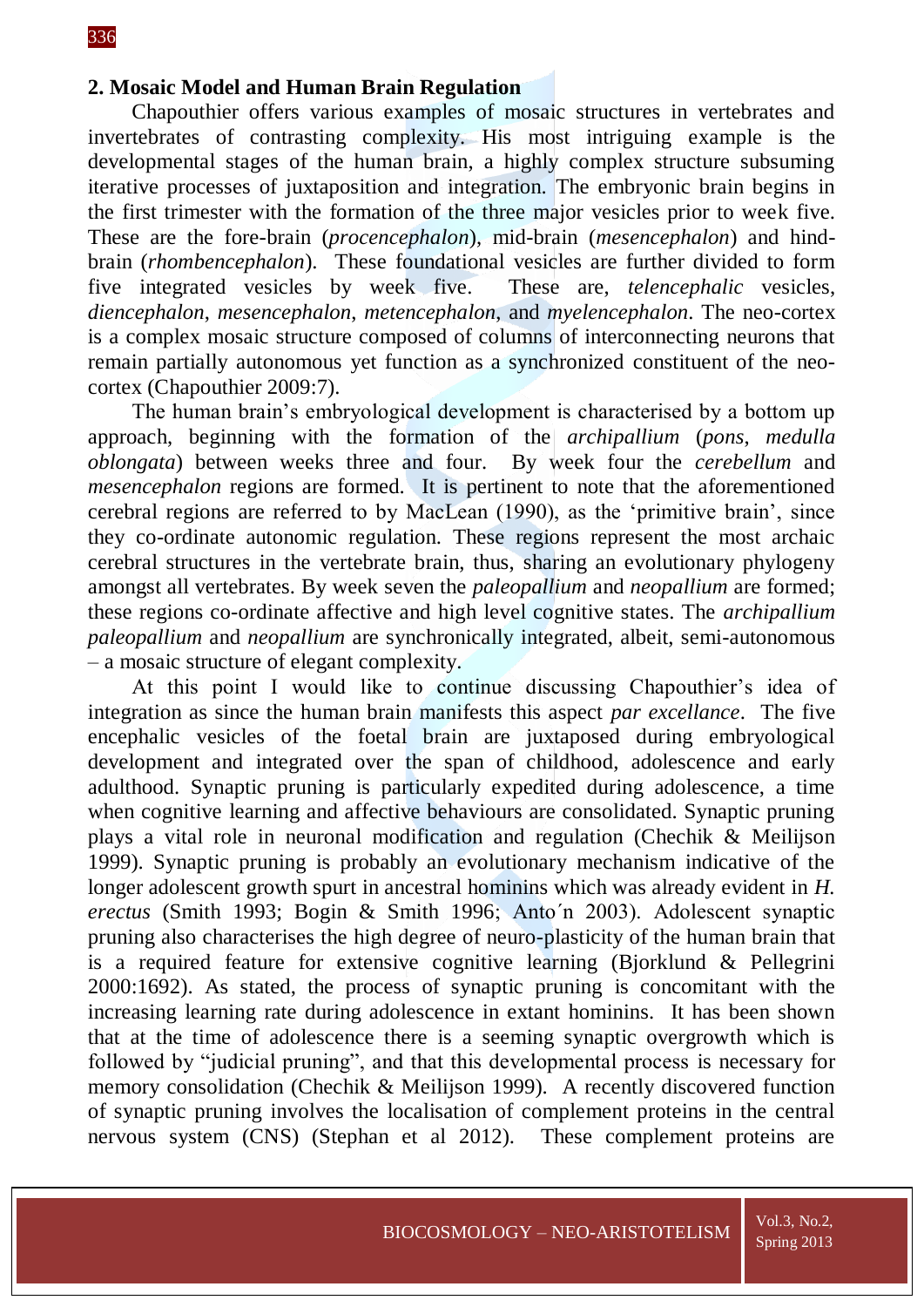responsible for the removal of unwanted cellular material by probable microglia (motile phagocytic cells) (Paolicelli et al 2011). One area of examination is the role of dysregulated synaptic pruning and the onset of psycho-pathologies such as schizophrenia, bi-polar and anxiety disorders, which often emerge during adolescence (Kessler et al 2005; Giedd et al 2008).

Another feature vital to brain integration is the extra cellular matrix (ECM) which mediates many structural and functional interactions between neuronal and glia cells (Gundelfinger et al 2010). In the adult brain the ECM is important for restrictive neuro-regeneration, neuro-protection and myelin specializations (Galtrey & Fawcett 2007: Susuki & Rasband 2008: Fawcett 2009; Frischknecht et al 2009; Gogolla et al 2009; Gundelfinger et al 2010; Hrabetova et al 2009; Sim et al 2009). In the adult brain the ECM contributes to brain stability post synaptic pruning stage (Gundelfinger et al 2010). However, there are still unknown questions in relation to differences in ECM function in relation to memory acquisition between juveniles and adults (Gundelfinger et al 2010:2162).

### **3. Conclusion**

Mosaic biological structures found in nature are products of natural selection and informed by epigenetic variation and other micro-evolutionary forces which have yet received ample theoretical attention. Chapouthier recognises this. The theme of evolutionary complexity which is at the heart of Chapouthier's model is considerable and has only been briefly explained here. Complexity is an inherent feature of evolution, evident in both cosmic and biological processes. Moreover, a characteristic feature in shaping evolutionary complexity has been its indeterminacy. Evolution shows that the tree of life is multifarious, uneven, and marked by intermittent periods of species collapse and speciation. "Between 90 percent and 99+% of all living species are extinct" writes [Kimball](http://muse.jhu.edu.proxy.library.adelaide.edu.au/journals/camera_obscura/v017/17.2kimball.html#authbio#authbio) (2002: 79). Evolution's "branches and twigs are covered with the short, terminal fuzz of birth-death without further issue" (Dennett 1995, p. 91). On this theme Raup notes that "somewhere between five and fifty billion species have existed at one time or another" (1991:3). Within the cycle of species, proliferation and demise is a constant. To what degree different mosaic biological structures have arisen and become extinct in evolutionary history is a subject for future research.

Chapouthier's Mosaic model is holistic and non-reductionist, recognising that biological and cosmic processes follow Aristotelian causes. In relation to Aristotle's *causa finalis* living systems are able to potentialise themselves not only via reproduction, but also by their interactions within ecological niches. I would suggest that Aristotle's *Nous* may also be understood as *Mind*, in the Batesonian sense – the kaleidoscopic creativity immanent throughout the cosmos, constituted by relationality.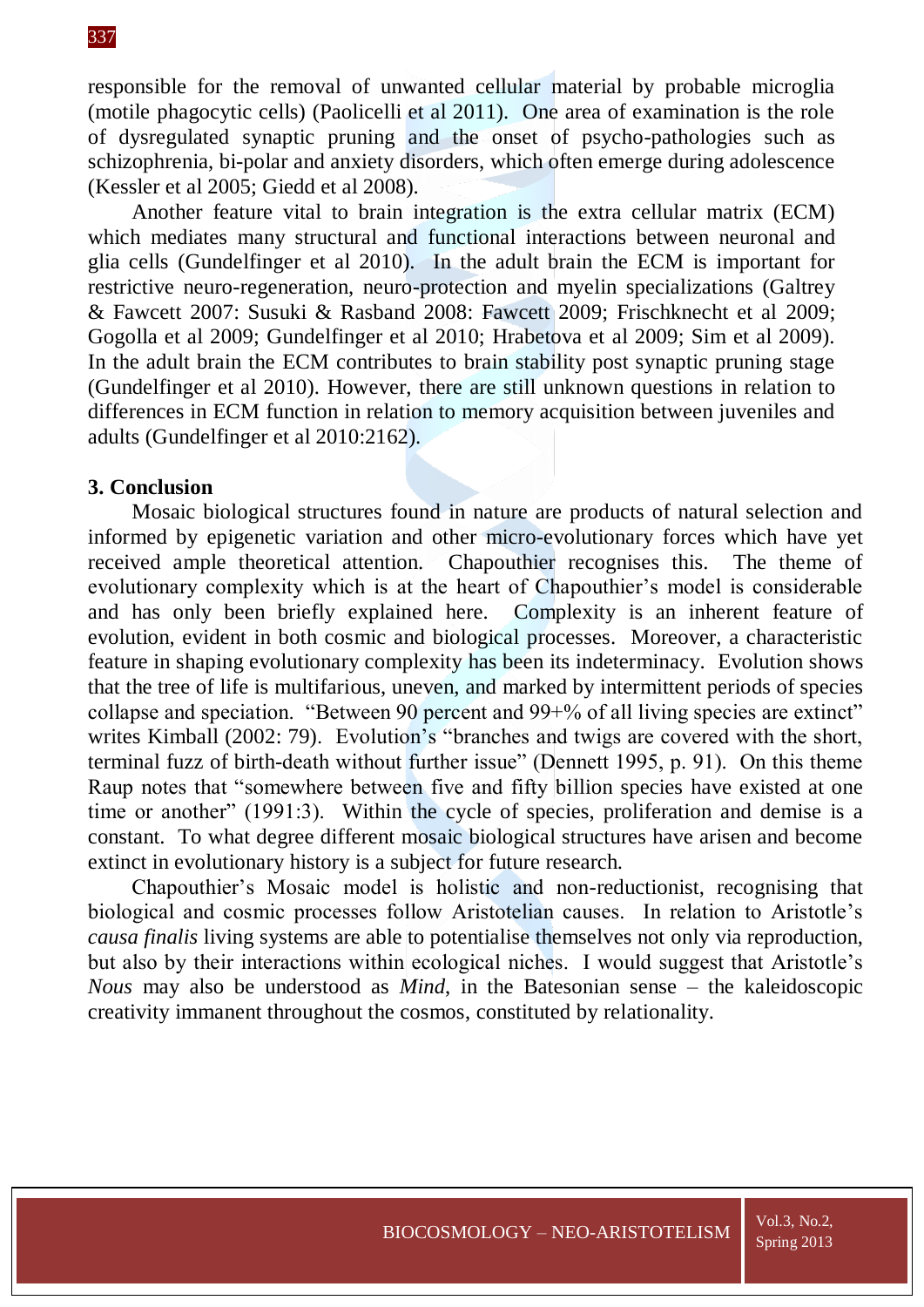#### **References**

- Anto´n, S.C. 2003. Natural history of Homo erectus. *Yearbook of Physical Anthropology* 46:126–170.
- Bateson, G. 2000. 1971. *Steps to an Ecology of Mind.* Chicago/London: University of Chicago Press.
- 2002. *Mind and Nature*: *A Necessary Unity*. Cresskill, New Jersey: Hampton Press.
- Bertalanffy, L. 1950. An outline of General System Theory. *The British Journal for the Philosophy of Science* 1 (2): 134–165.
- ― 1974. *Perspectives on General System Theory* Edited by Edgar Taschdjian. New York: George Braziller.
- Bjorklund D.F, Pellegrini. A.D. 2000. Child development and evolutionary psychology. Child Development 71(6): 1687–1708.
- Bogin, B., & Smith, B.H. 1996. Evolution of the human life cycle. *Am J Hum Biol*  8:703–716.
- ― Chapouthier, G. 2001. *L'homme, ce Singe en Mosaïque*. Paris: Odile Jacob.
- ― 2008. The Biocosmology of Konstantin S. Khroutski: A Philosopher's Reflections on Biology. *Eubios Journal of Asian and International Bioethics* 18(6):168–170.
- ― 2009. Mosaic structures, a working hypothesis for the complexity of living organisms. *E-Logos (Electronic Journal for Philosophy)* 17:1–11.
- ― 2012. Mosaic structures in living beings in the light of several modern stances. *Biocosmology* – *Neo-Aristotelism* Vol.2, No.1&2 (Winter/Spring 2012), pp. 7– 14.
- Chechik, G., & Meilijson, I. 1999. Neuronal Regulation: A Mechanism For Synaptic Pruning During Brain Maturation. School of Mathematical Sciences. Tel-Aviv University. http://ai.stanford.edu/~gal/Papers/For\_Aliza/chechik\_nr\_del.pdf
- Cook, F.H. 1977. *Hua-Yen Buddhism: The Jewel Net of Indra*. University Park, PA.: Penn State Press.
- Dennett, D.C. 1995. *Darwin's Dangerous Idea: Evolution and the Meanings of Life*. 1995. New York: Simon and Schuster.
- Fawcett, J. 2009. Molecular control of brain plasticity and repair. *Prog. Brain Res* 175: 501–509.
- Frischknecht, R., Heine, M., Perrais, D., Seidenbecher, C.I., Choquet, D. & Gundelfinger, E.D. 2009. Brain extracellular matrix affects AMPA receptor lateral mobility and short-term synaptic plasticity. *Nat Neurosci* 12: 897–904.
- Galtrey, C.M. & Fawcett, J.W. 2007. The role of chondroitin sulphate proteoglycans in regeneration and plasticity in the central nervous system. *Brain Res Rev* 54:  $1-18.$
- [Giedd,](http://www.ncbi.nlm.nih.gov/pubmed/?term=Giedd%20JN%5Bauth%5D) J.N., [Keshavan,](http://www.ncbi.nlm.nih.gov/pubmed/?term=Keshavan%20M%5Bauth%5D) M., & and [Paus,](http://www.ncbi.nlm.nih.gov/pubmed/?term=Paus%20T%5Bauth%5D) T. 2008. Why do many psychiatric disorders emerge during adolescence? [Nat Rev Neurosci 9\(12\): 947–957.](http://www.ncbi.nlm.nih.gov/entrez/eutils/elink.fcgi?dbfrom=pubmed&retmode=ref&cmd=prlinks&id=19002191)
- Gogolla, N., Caroni, P., Luthi, A. & Herry, C. 2009. Perineuronal nets protect fear memories from erasure. *Science* 325: 1258–1261.

338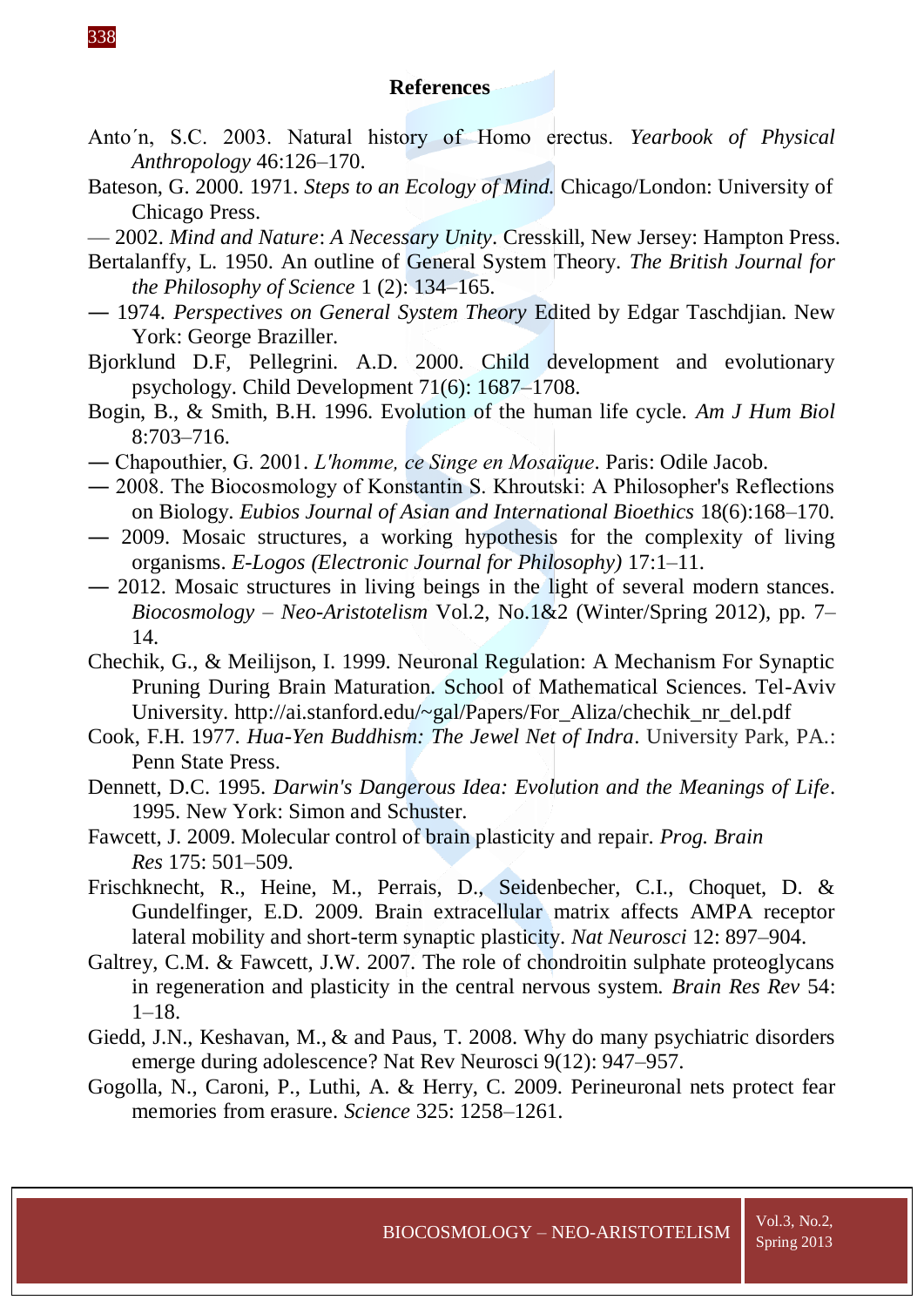- [Gould, S.B.](http://www.ncbi.nlm.nih.gov/pubmed?term=Gould%20SB%5BAuthor%5D&cauthor=true&cauthor_uid=18315522), [Waller, R.F.](http://www.ncbi.nlm.nih.gov/pubmed?term=Waller%20RF%5BAuthor%5D&cauthor=true&cauthor_uid=18315522), & [McFadden, G.I.](http://www.ncbi.nlm.nih.gov/pubmed?term=McFadden%20GI%5BAuthor%5D&cauthor=true&cauthor_uid=18315522) 2008. Plastid evolution. *[Annu Rev Plant](http://www.ncbi.nlm.nih.gov/pubmed/18315522)  [Biol](http://www.ncbi.nlm.nih.gov/pubmed/18315522)* 59:491–517.
- Gundelfinger, E.D., Frischknecht, R., Choquet, D., & Heine, M. 2010. Converting juvenile into adult plasticity: a role for the brain's extracellular matrix. *European Journal of Neuroscience* 31: 2156–2165.
- Hrabetova, S., Masri, D., Tao, L., Xiao, F. & Nicholson, C. 2009. Calcium diffusion enhanced after cleavage of negatively charged components of brain extracellular matrix by chondroitinase. *ABC J Physiol* 587: 4029–4049.
- Kessler, R.C., Berglund, P., Demler, O., Jin, R., Merikangas, K.R., & Walters, E.E. 2005. Lifetime prevalence and age-of-onset distributions of DSM-IV disorders in the National Comorbidity Survey Replication. *Archives of General Psychiatry* 62(6):593–602.
- [Kimball,](http://muse.jhu.edu.proxy.library.adelaide.edu.au/journals/camera_obscura/v017/17.2kimball.html#authbio#authbio) A.S. 2002. Conceptions and contraceptions of the future: Terminator 2, The Matrix, and Alien Resurrection. *Camera Obscura* 17 (2):69–107.
- Laszlo, E. 1969. *System, Structure, and Experience: Toward a Scientific Theory of Mind*. New York: Gordon & Breach.
- ― 1996. *The Systems View of the World: A Holistic Vision for Our Time*. United States: Hampton Press.
- ― 2006. *Science and the Reenchantment of the Cosmos*. Rochester, Vermont: Inner Traditions.
- MacLean, P.D. 1990. *The Triune Brain in Evolution: Role in Paleocerebral Functions.* New York: Plenum Press.
- Maturama, H.R., &Varela F.J. 1980. *Autopoeisis and Cognition: The Realisation for the Living*. London: D. Reidel Publishing Company.
- ― 1987. The Tree of Knowledge: The Biological Roots of Human Understanding. Boston & London: Shambhala.
- Margulis, L. 1970. *Origin of Eukaryotic Cells*. New Haven/London: Yale University Press.
- ― 1992. *Symbiosis in Cell Evolution: Microbial Communities in the Archean and Proterozoic Eons*, New York: W.H. Freeman.
- [Paolicelli,](http://nro.sagepub.com/search?author1=RC+Paolicelli&sortspec=date&submit=Submit) R.C., [Bolasco,](http://nro.sagepub.com/search?author1=G+Bolasco&sortspec=date&submit=Submit) G., [Pagani,](http://nro.sagepub.com/search?author1=F+Pagani&sortspec=date&submit=Submit) F., [Maggi,](http://nro.sagepub.com/search?author1=L+Maggi&sortspec=date&submit=Submit) L., [Scianni,](http://nro.sagepub.com/search?author1=M+Scianni&sortspec=date&submit=Submit) M., [Panzanelli,](http://nro.sagepub.com/search?author1=P+Panzanelli&sortspec=date&submit=Submit) P., [Giustetto,](http://nro.sagepub.com/search?author1=M+Giustetto&sortspec=date&submit=Submit) M., [Ferreira,](http://nro.sagepub.com/search?author1=TA+Ferreira&sortspec=date&submit=Submit) T.A., [Guiducci,](http://nro.sagepub.com/search?author1=E+Guiducci&sortspec=date&submit=Submit) E., [Dumas,](http://nro.sagepub.com/search?author1=L+Dumas&sortspec=date&submit=Submit) L. et al. 2011. Synaptic pruning by microglia is necessary for normal brain development. *Science* 333:1456–1458.
- Raup, D.M. 1991. *Extinction: Bad Genes or Bad Luck*? New York: Norton.
- Shubin, N. 2013. *The Universe Within: Discovering the Common History of Rocks, Planets, and People*. New York: Pantheon Books.
- Sim, H., Hu, B. & Viapiano, M.S. 2009. Reduced expression of the hyaluronan and proteoglycan link proteins in malignant gliomas. J Biol Chem 284: 26547– 26556.
- Smith, B.H. 1993. The physiological age of KNM-WT 15000. In: Walker A, Leakey R, editors. *The Nariokotome Homo Erectus Skeleton*. Cambridge, MA: Harvard University Press. P. 195–220.